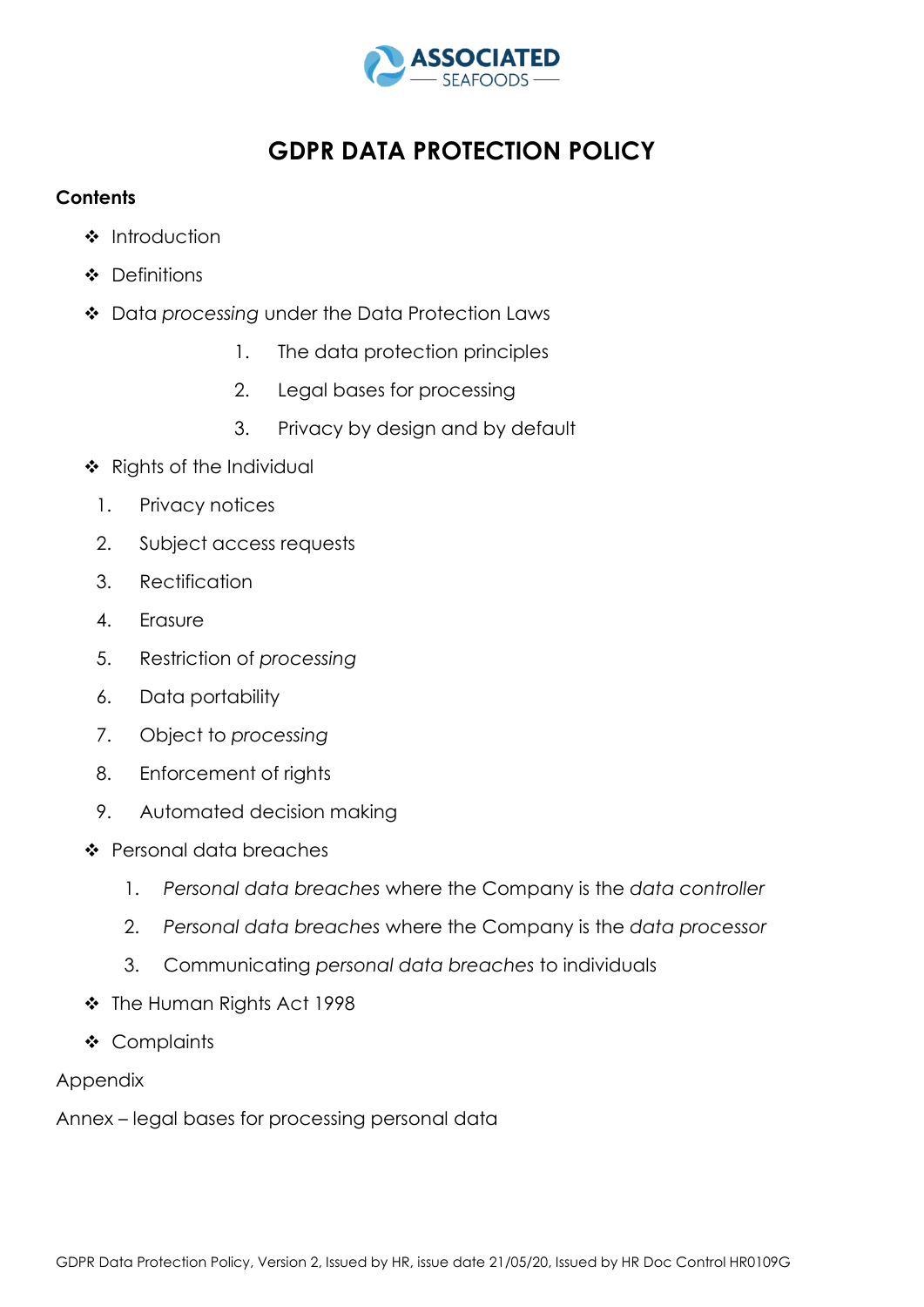

All organisations that process *personal data* are required to comply with data protection legislation. This includes in particular the Data Protection Act 1998 (or its successor) and the EU General Data Protection Regulation (together the 'Data Protection Laws'). The Data Protection Laws give individuals (known as 'data subjects') certain rights over their *personal data* whilst imposing certain obligations on the organisations that process their data.

As a recruitment business, the Company collects and processes both *personal data* and *sensitive personal data*. It is required to do so to comply with other legislation. It is also required to keep this data for different periods depending on the nature of the data.

This policy sets out how the Company implements the Data Protection Laws. It should be read in conjunction with the Data Protection Procedure.

In this policy the following terms have the following meanings:

**'***consent***'** means any freely given, specific, informed and unambiguous indication of an individual's wishes by which he or she, by a statement or by a clear affirmative action, signifies agreement to the *processing* of personal data relating to him or her;

**'***data controller***'** means an individual or organisation which, alone or jointly with others, determines the purposes and means of the *processing* of *personal data*;

- a) The lawfulness of *processing* conditions for *personal data* are:
	- 1. *Consent* of the individual for one or more specific purposes.
	- 2. *Processing* is necessary for the performance of a contract with the individual or in order to take steps at the request of the individual to enter into a contract.
	- 3. *Processing* is necessary for compliance with a legal obligation that the controller is subject to.
	- 4. *Processing* is necessary to protect the vital interests of the individual or another person.
	- 5. *Processing* is necessary for the performance of a task carried out in the public interest or in the exercise of official authority vested in the *data controller*.
	- 6. *Processing* is necessary for the purposes of legitimate interests pursued by the controller or a third party, except where such interests are overridden by the interests or fundamental rights or freedoms of the individual which require protection of *personal data*, in particular where the individual is a child.
- b) The lawfulness of *processing* conditions for *sensitive personal data* are:
	- 1. Explicit *consent* of the individual for one or more specified purposes, unless reliance on *consent* is prohibited by EU or Member State law.
	- 2. *Processing* is necessary for carrying out data controller's obligations under employment, social security or social protection law, or a collective agreement, providing for appropriate safeguards for the fundamental rights and interests of the individual.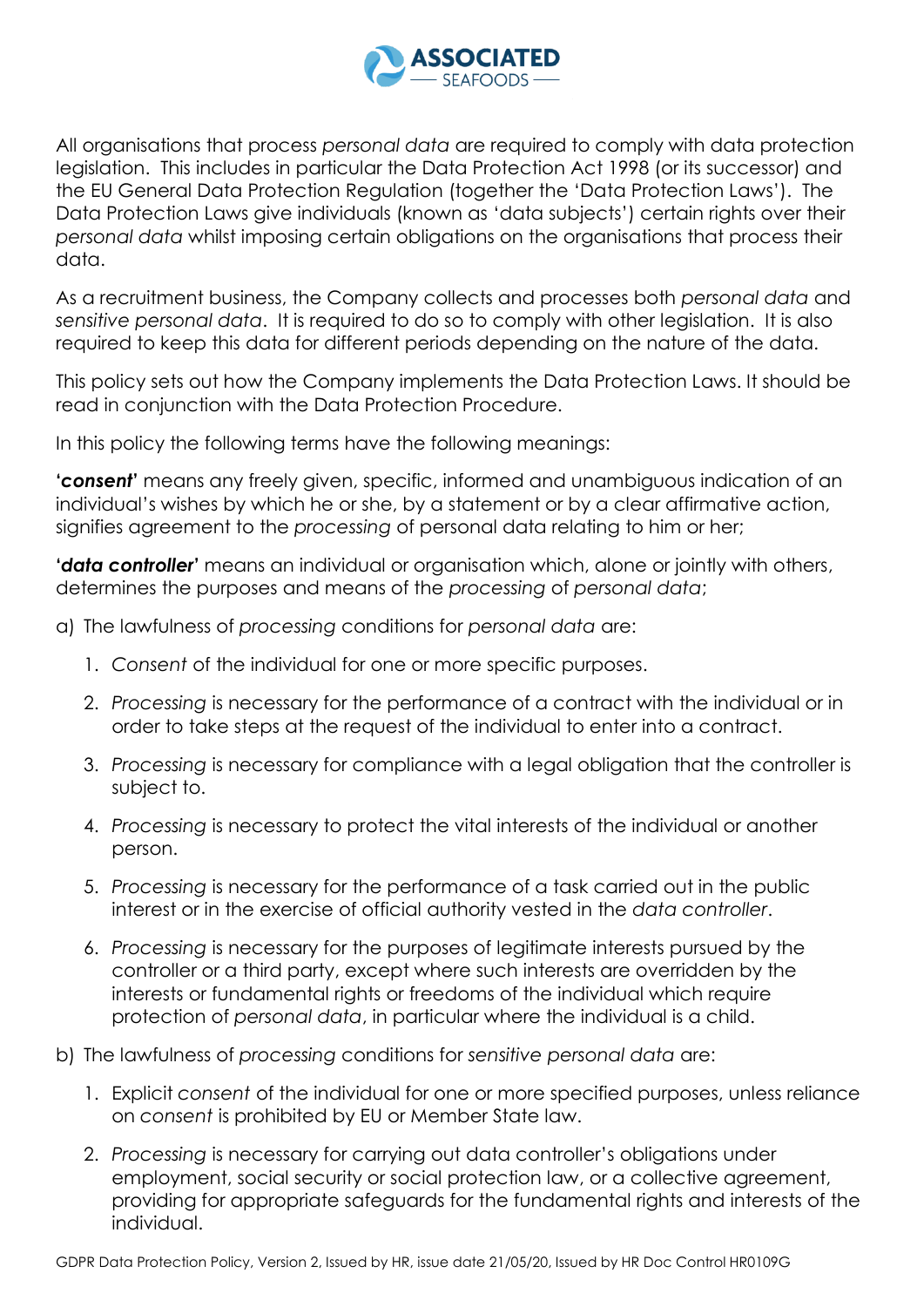

- 3. *Processing* is necessary to protect the vital interests of the individual or another individual where the individual is physically or legally incapable of giving *consent*.
- 4. In the course of its legitimate activities*, processing* is carried out with appropriate safeguards by a foundation, association or any other not-for-profit body, with a political, philosophical, religious or trade union aim and on condition that the *processing* relates only to members or former members (or those who have regular contact with it in connection with those purposes) and provided there is no disclosure to a third party without the *consent* of the individual.
- 5. *Processing* relates to *personal data* which are manifestly made public by the individual.
- 6. *Processing* is necessary for the establishment, exercise or defence of legal claims or whenever courts are acting in their judicial capacity.
- 7. *Processing* is necessary for reasons of substantial public interest on the basis of EU or Member State law which shall be proportionate to the aim pursued, respects the essence of the right to data protection and provide for suitable and specific measures to safeguard the fundamental rights and interests of the individual.
- 8. *Processing* is necessary for the purposes of preventative or occupational medicine, for assessing the working capacity of the employee, medical diagnosis, the provision of health or social care or treatment or the management of health or social care systems and services on the basis of EU or Member State law or a contract with a health professional and subject to the necessary conditions and safeguards.
- 9. *Processing* is necessary for reasons of public interest in the area of public health, such as protecting against serious cross-border threats to health or ensuring high standards of quality and safety of healthcare and of medicinal products or medical devices, on the basis of EU or Member State law which provides for suitable and specific measures to safeguard the rights and freedoms of the individual, in particular professional secrecy.
- 10. P*rocessing* is necessary for archiving purposes in the public interest, scientific or historical research purposes or statistical purposes, which shall be proportionate to the aim pursued, respect the essence of the right to data protection and provide for suitable and specific measures to safeguard fundamental rights and interests of the individual.

**'***pseudonymisation***'** means the *processing* of *personal data* in such a manner that the *personal data* can no longer be attributed to an individual without the use of additional information, provided that such additional information is kept separately and is subject to technical and organisational measures to ensure that the *personal data* are not attributed to an identified or identifiable individual;

**'***sensitive personal data***'**\* means *personal data* revealing racial or ethnic origin, political opinions, religious or philosophical beliefs, or trade union membership, and the *processing* of genetic data, biometric data, data concerning health, an individual's sex life or sexual orientation and an individual's criminal convictions.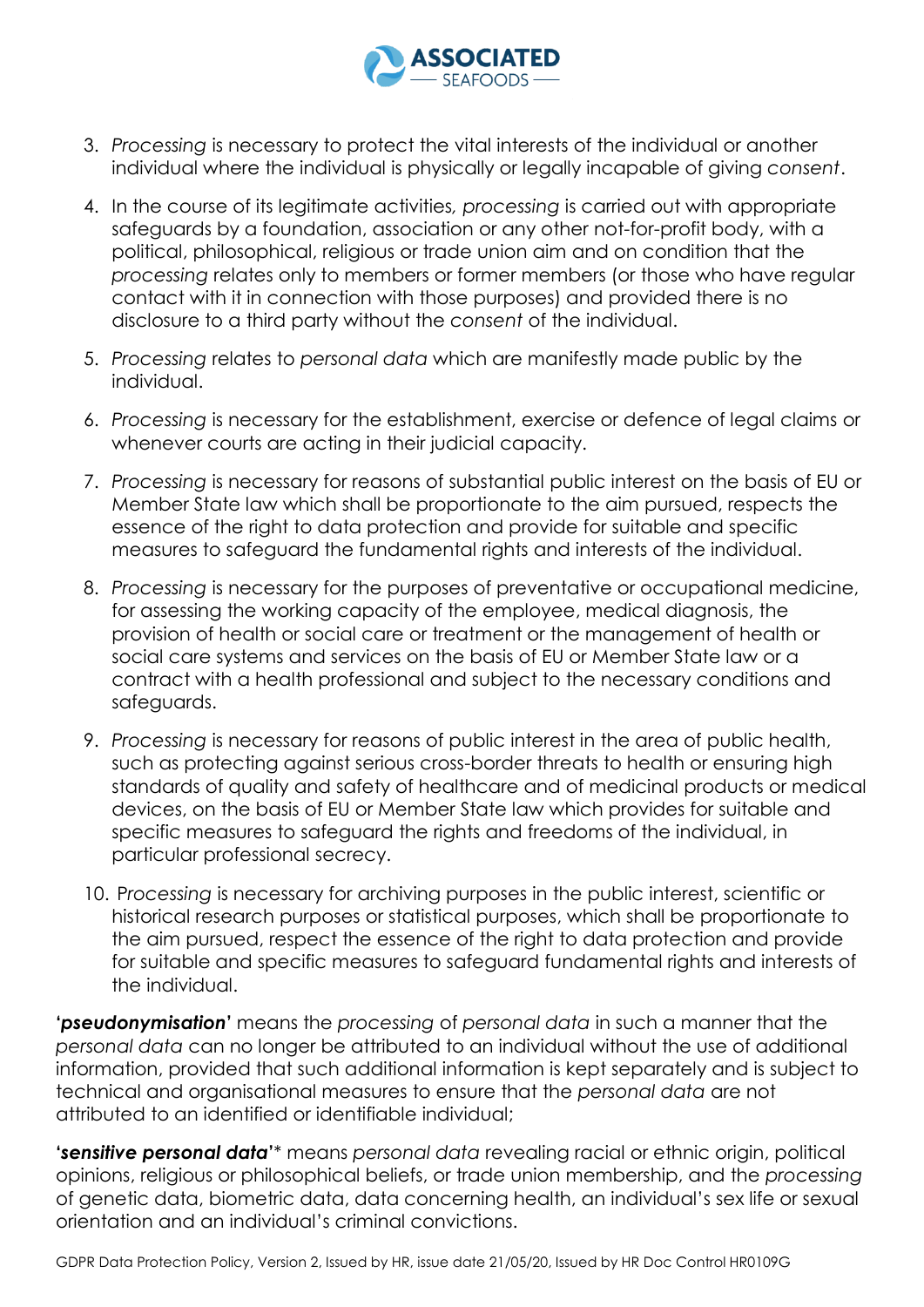

\* For the purposes of this policy we use the term '*personal data*' to include '*sensitive personal data*' except where we specifically need to refer to *sensitive personal data*.

**'***Supervisory authority***'** means an independent public authority which is responsible for monitoring the application of data protection. In the UK the *supervisory authority* is [the](https://ico.org.uk/)  [Information Commissioner's Office](https://ico.org.uk/) (ICO).

# **All of these definitions are italicised throughout this policy to remind the reader that they are defined terms.**

The Company processes *personal data* in relation to its own staff, work-seekers and individual client contacts and is a *data controller* for the purposes of the Data Protection Laws. The Company has registered with the ICO and its registration number is Z1036213.

The Company may hold *personal data* on individuals for the following purposes:

- Staff administration;
- ❖ Advertising, marketing and public relations;
- ❖ Accounts and records;
- Administration and *processing* of work-seekers' *personal data* for the purposes of providing work-finding services, including *processing* using software solution providers and back office support;
- Administration and *processing* of clients' *personal data* for the purposes of supplying/introducing work-seekers.

# **1. The data protection principles**

The Data Protection Laws require the Company acting as either *data controller* or *data processor* to process data in accordance with the principles of data protection. These require that *personal data* is:

- 1. Processed lawfully, fairly and in a transparent manner;
- 2. Collected for specified and legitimate purposes and not further processed in a manner that is incompatible with those purposes;
- 3. Adequate, relevant and limited to what is necessary in relation to the purposes for which they are processed;
- 4. Accurate and kept up to date; every reasonable step must be taken to ensure that *personal data* that are inaccurate, having regard to the purposes for which they are processed, are erased or rectified without delay;
- 5. Kept for no longer than is necessary for the purposes for which the *personal data* are processed;
- 6. Processed in a manner that ensures appropriate security of the *personal data*, including protection against unauthorised or unlawful *processing* and against accidental loss, destruction or damage, using appropriate technical or organisational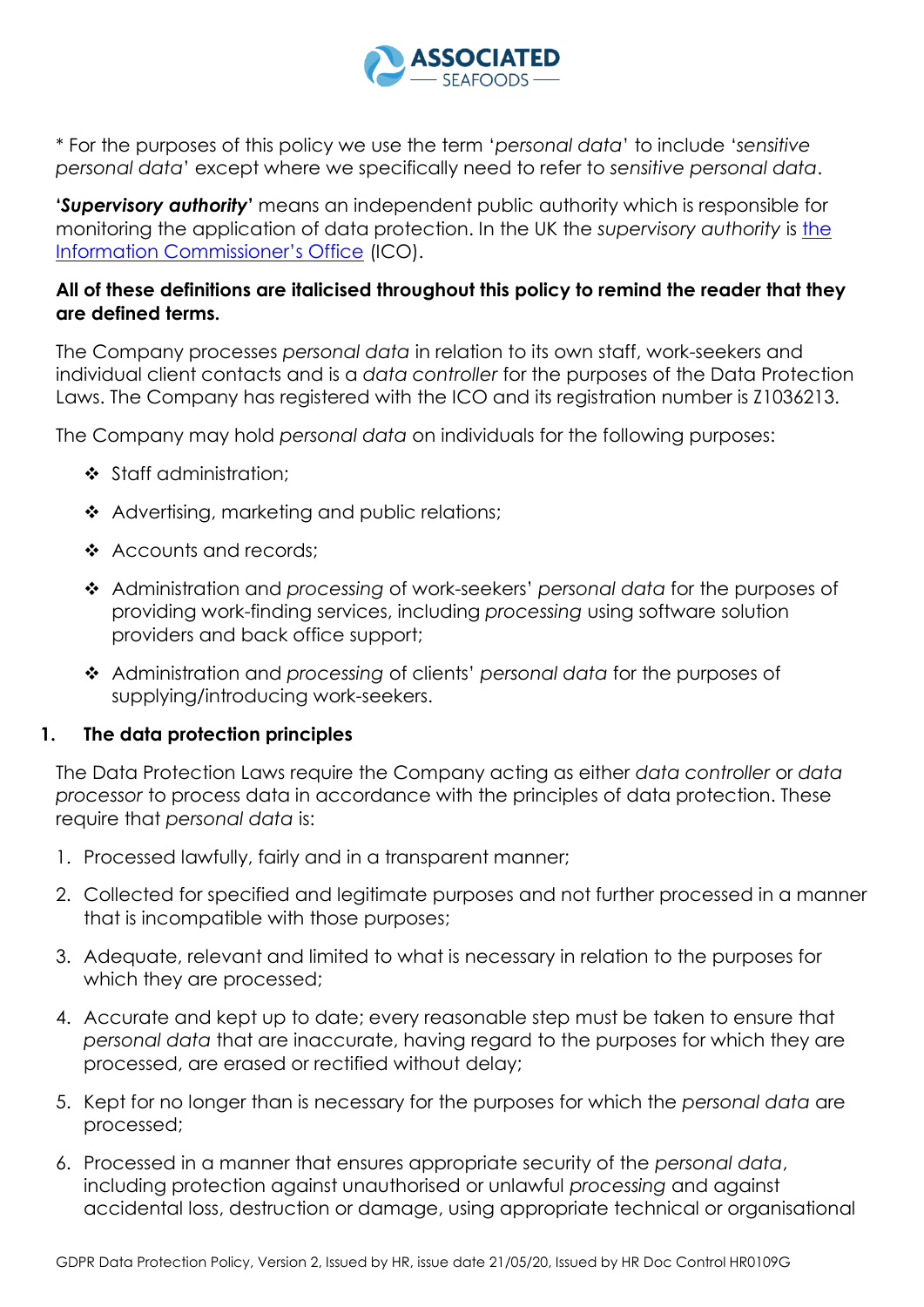

7. measures; and that the *data controller* shall be responsible for, and be able to demonstrate, compliance with the principles.

# **2. Legal bases for processing**

The Company will only process *personal data* where it has a legal basis for doing so (see Annex A). Where the Company does not have a legal reason for *processing personal data* any processing will be a breach of the Data Protection Laws.

The Company will review the *personal data* it holds on a regular basis to ensure it is being lawfully processed and it is accurate, relevant and up to date and those people listed in the Appendix shall be responsible for doing this.

Before transferring *personal data* to any third party (such as past, current or prospective employers, suppliers, customers and clients, intermediaries such as umbrella companies, persons making an enquiry or complaint and any other third party (such as software solutions providers and back office support)), the Company will establish that it has a legal reason for making the transfer e.g. Associated Seafood's payroll is provided by an external third party company.

# **3. Privacy by design and by default**

The Company has implemented measures and procedures that adequately protect the privacy of individuals and ensures that data protection is integral to all *processing* activities. This includes implementing measures such as:

- $\triangleleft$  data minimisation (i.e. not keeping data for longer than is necessary);
- *pseudonymisation*;
- ❖ anonymization;
- ❖ cyber security;

For further information please refer to the Company's Information Security Policy.

The Company shall provide any information relating to data *processing* to an individual in a concise, transparent, intelligible and easily accessible form, using clear and plain language. The information shall be provided in writing, or by other means, including,

where appropriate, by electronic means. The Company may provide this information orally if requested to do so by the individual.

# **1. Privacy notices**

Where the Company collects *personal data* from the individual, the Company will give the individual a privacy notice at the time when it first obtains the *personal data*.

Where the Company collects *personal data* other than from the individual directly, it will give the individual a privacy notice within a reasonable period after obtaining the *personal data*, but at the latest within one month. If the Company intends to disclose the *personal data* to a third party, then the privacy notice will be issued when the *personal data* are first disclosed (if not issued sooner).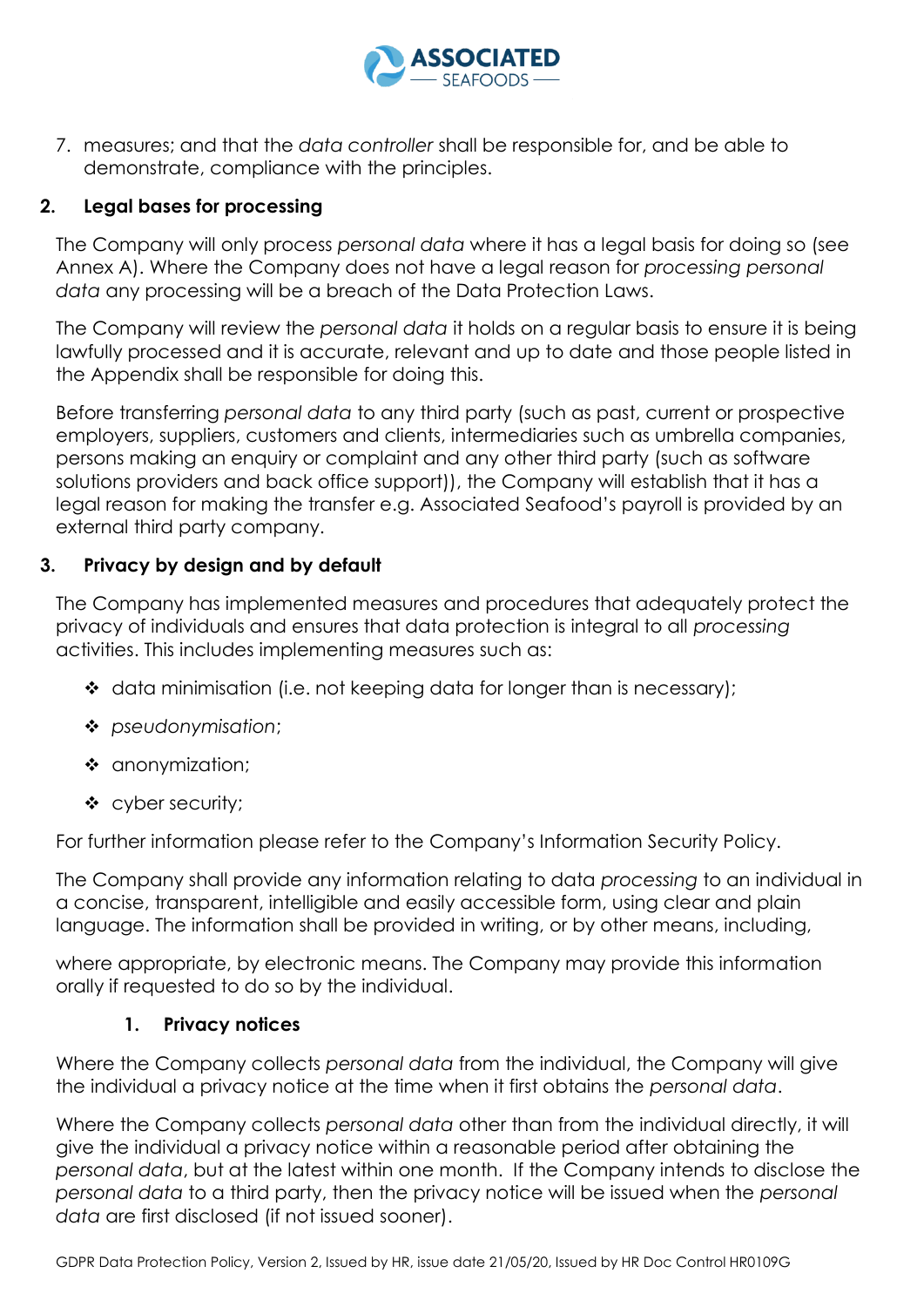

Where the Company intends to further process the *personal data* for a purpose other than that for which the data was initially collected, the Company will give the individual information on that other purpose and any relevant further information before it does the further *processing*.

# **2. Subject access requests**

The individual is entitled to access their *personal data* on request from the *data controller*.

# **3. Rectification**

The individual or another *data controller* at the individual's request, has the right to ask the Company to rectify any inaccurate or incomplete *personal data* concerning an individual.

If the Company has given the personal data to any third parties it will tell those third parties that it has received a request to rectify the *personal data* unless this proves impossible or involves disproportionate effort. Those third parties should also rectify the *personal data* they hold - however the Company will not be in a position to audit those third parties to ensure that the rectification has occurred.

# **4. Erasure**

The individual or another *data controller* at the individual's request, has the right to ask the Company to erase an individual's *personal data.* 

If the Company receives a request to erase it will ask the individual if s/he wants his *personal data* to be removed entirely or whether s/he is happy for his or her details to be kept on a list of individuals who do not want to be contacted in the future (for a specified period or otherwise). The Company cannot keep a record of individuals whose data it has erased so the individual may be contacted again by the Company should the Company come into possession of the individual's *personal data* at a later date.

If the Company has made the data public, it shall take reasonable steps to inform other *data controllers* and *data processors processing* the *personal data* to erase the *personal data*, taking into account available technology and the cost of implementation.

If the Company has given the *personal data* to any third parties it will tell those third parties that it has received a request to erase the *personal data*, unless this proves impossible or involves disproportionate effort. Those third parties should also rectify the *personal data* they hold - however the Company will not be in a position to audit those third parties to ensure that the rectification has occurred.

# **5. Restriction of** *processing*

The individual or a *data controller* at the individual's request, has the right to ask the Company to restrict its *processing* of an individual's *personal data* where:

- The individual challenges the accuracy of the *personal data*;
- $\cdot$  The processing is unlawful, and the individual opposes its erasure;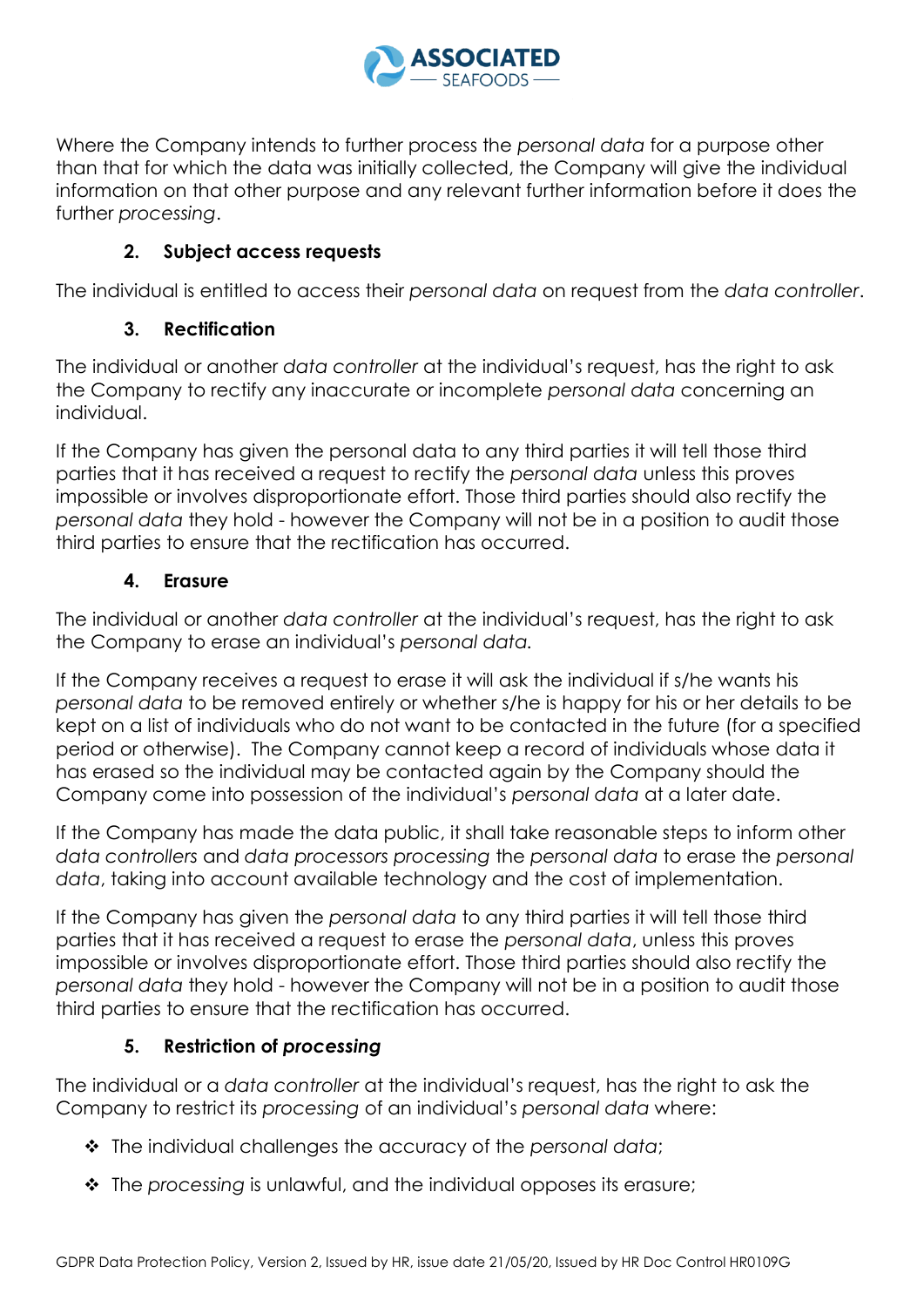

- The Company no longer needs the *personal data* for the purposes of the *processing*, but the *personal data* is required for the establishment, exercise or defence of legal claims; or
- The individual has objected to *processing* (on the grounds of a public interest or legitimate interest) pending the verification whether the legitimate grounds of the Company override those of the individual.

If the Company has given the *personal data* to any third parties it will tell those third parties that it has received a request to restrict the *personal data*, unless this proves impossible or involves disproportionate effort. Those third parties should also rectify the *personal data* they hold - however the Company will not be in a position to audit those third parties to ensure that the rectification has occurred.

# **6. Data portability**

The individual shall have the right to receive *personal data* concerning him or her, which he or she has provided to the Company, in a structured, commonly used and machinereadable format and have the right to transmit those data to another *data controller* in circumstances where:

- The *processing* is based on the individual's *consent* or a contract; and
- **❖** The processing is carried out by automated means.

Where feasible, the Company will send the *personal data* to a named third party on the individual's request.

# **7. Object to** *processing*

The individual has the right to object to their *personal data* being processed based on a public interest or a legitimate interest. The individual will also be able to object to the *profiling* of their data based on a public interest or a legitimate interest.

The Company shall cease *processing* unless it has compelling legitimate grounds to continue to process the *personal data* which override the individual's interests, rights and freedoms or for the establishment, exercise or defence of legal claims.

The individual has the right to object to their *personal data* for direct marketing.

# **8. Enforcement of rights**

All requests regarding individual rights should be sent to the person whose details are listed in the Appendix.

The Company shall act upon any subject access request, or any request relating to rectification, erasure, restriction, data portability or objection or automated decisionmaking processes or profiling within one month of receipt of the request. The Company may extend this period for two further months where necessary, taking into account the complexity and the number of requests.

Where the Company considers that a request under this section is manifestly unfounded or excessive due to the request's repetitive nature the Company may either refuse to act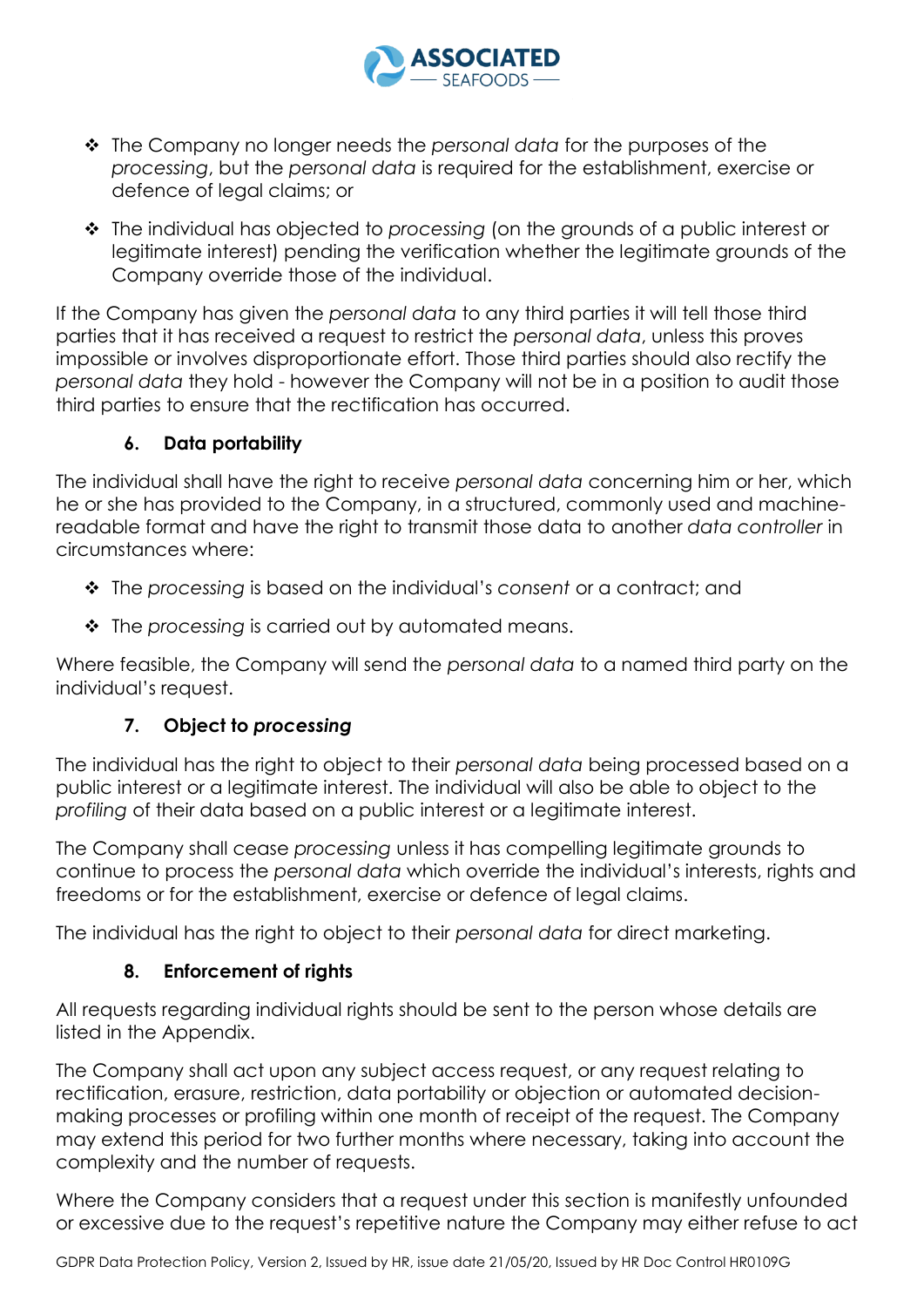

on the request or may charge a reasonable fee taking into account the administrative costs involved.

# **9. Automated decision making**

The Company will not subject individuals to decisions based on automated *processing* that produce a legal effect or a similarly significant effect on the individual, except where the automated decision:

- Is necessary for the entering into or performance of a contract between the *data controller* and the individual;
- ❖ Is authorised by law; or
- The individual has given their explicit *consent*.

The Company will not carry out any automated decision-making or *profiling* using the *personal data* of a child.

#### **Reporting** *personal data* **breaches**

All data breaches should be referred to the persons whose details are listed in the Appendix.

#### **1.** *Personal data breaches* **where the Company is the** *data controller***:**

Where the Company establishes that a *personal data breach* has taken place, the Company will take steps to contain and recover the breach. Where a *personal data breach* is likely to result in a risk to the rights and freedoms of any individual the Company will notify the ICO.

Where the *personal data breach* happens outside the UK, the Company shall alert the relevant *supervisory authority* for data breaches in the effected jurisdiction.

# **2.** *Personal data breaches* **where the Company is the** *data processor***:**

The Company will alert the relevant *data controller* as to the *personal data breach* as soon as they are aware of the breach.

# **3. Communicating** *personal data breaches* **to individuals**

Where the Company has identified a *personal data, breach* resulting in a high risk to the rights and freedoms of any individual, the Company shall tell all affected individuals without undue delay.

The Company will not be required to tell individuals about the *personal data breach* where:

◆ The Company has implemented appropriate technical and organisational protection measures to the *personal data* affected by the breach, in particular to make the *personal data* unintelligible to any person who is not authorised to access it, such as encryption.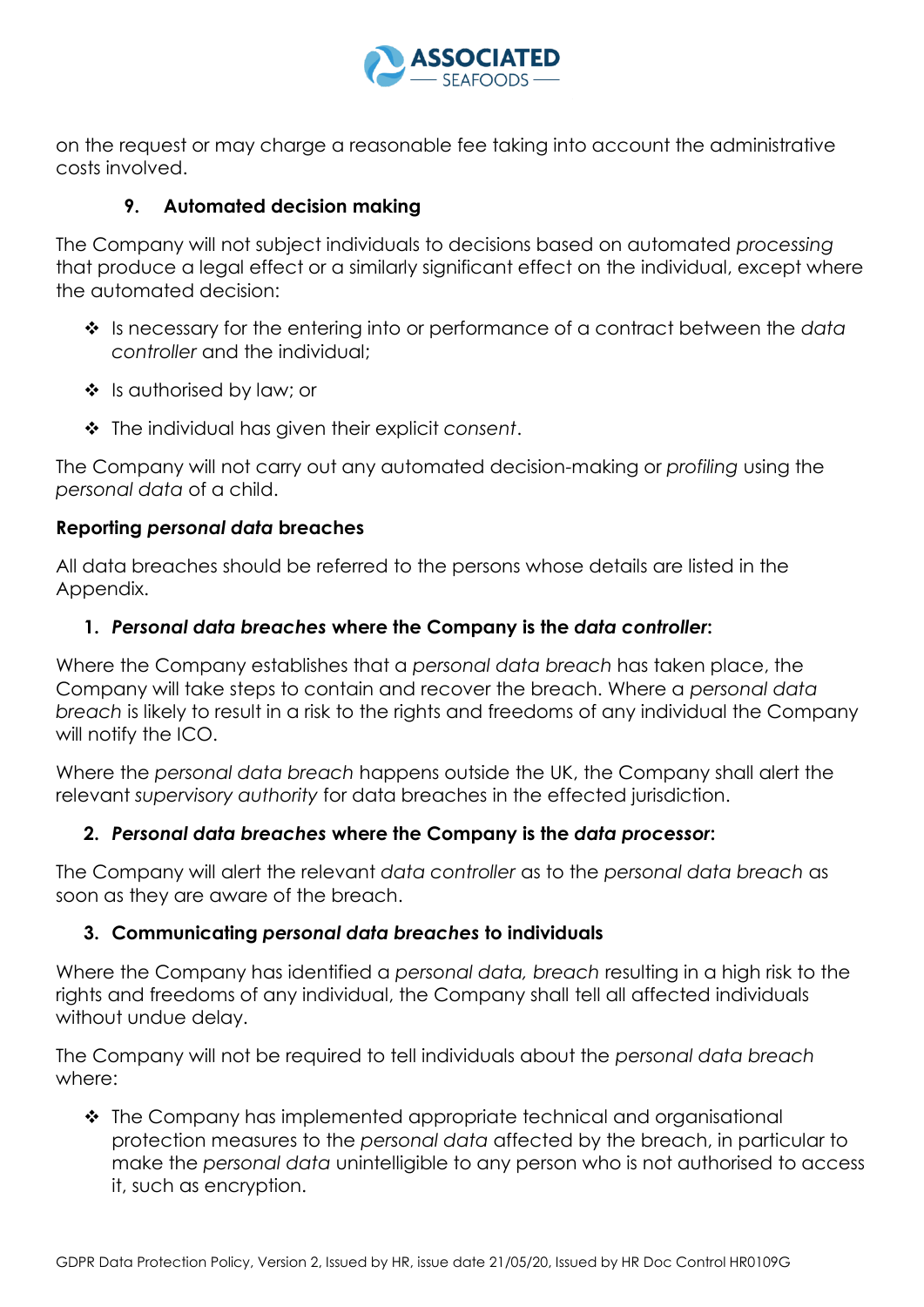

- ◆ The Company has taken subsequent measures which ensure that the high risk to the rights and freedoms of the individual is no longer likely to materialise.
- $\cdot$  It would involve disproportionate effort to tell all affected individuals. Instead, the Company shall make a public communication or similar measure to tell all affected individuals.

All individuals have the following rights under the Human Rights Act 1998 (HRA) and in dealing with *personal data* these should be respected at all times:

- $\div$  Right to respect for private and family life (Article 8).
- ❖ Freedom of thought, belief and religion (Article 9).
- $\div$  Freedom of expression (Article 10).
- Freedom of assembly and association (Article 11).
- \* Protection from discrimination in respect of rights and freedoms under the HRA (Article 14).

If you have a complaint or suggestion about the Company's handling of *personal data*  then please contact the person whose details are listed in the Appendix to this policy.

Alternatively, you can contact the ICO directly on 0303 123 1113 or at <https://ico.org.uk/global/contact-us/email/>

All Associated Seafood's office staff will be responsible for adding, amending or deleting *personal data*.

In regard to responding to subject access requests/requests for rectification, erasure, restriction data portability, objection and automated decision- making processes and profiling;

Reporting data breaches/dealing with complaints, these will be dealt with by Stephen Greeves [\(Stephen.greeves@associatedseafoods.com\)](mailto:Stephen.greeves@associatedseafoods.com)

# **c) The lawfulness of** *processing* **conditions for** *personal data* **are:**

- 1. *Consent* of the individual for one or more specific purposes.
- 2. *Processing* is necessary for the performance of a contract with the individual or in order to take steps at the request of the individual to enter into a contract.
- 3. *Processing* is necessary for compliance with a legal obligation that the controller is subject to.
- 4. *Processing* is necessary to protect the vital interests of the individual or another person.
- 5. *Processing* is necessary for the performance of a task carried out in the public interest or in the exercise of official authority vested in the *data controller*.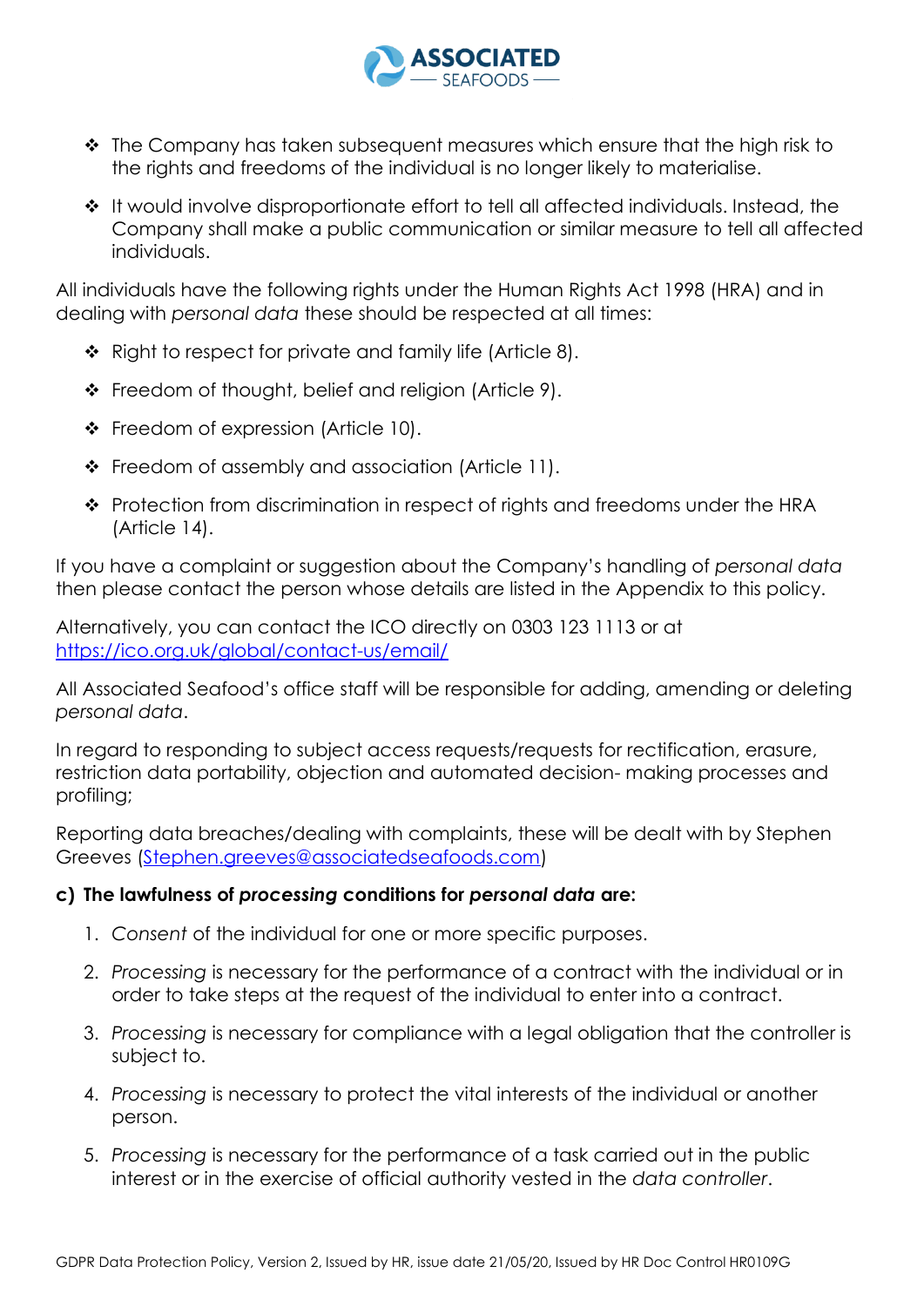

6. *Processing* is necessary for the purposes of legitimate interests pursued by the controller or a third party, except where such interests are overridden by the interests or fundamental rights or freedoms of the individual which require protection of *personal data*, in particular where the individual is a child.

#### **d) The lawfulness of** *processing* **conditions for** *sensitive personal data* **are:**

- 1. Explicit *consent* of the individual for one or more specified purposes, unless reliance on *consent* is prohibited by EU or Member State law.
- 2. *Processing* is necessary for carrying out data controller's obligations under employment, social security or social protection law, or a collective agreement, providing for appropriate safeguards for the fundamental rights and interests of the individual.
- 3. *Processing* is necessary to protect the vital interests of the individual or another individual where the individual is physically or legally incapable of giving *consent*.
- 4. In the course of its legitimate activities*, processing* is carried out with appropriate safeguards by a foundation, association or any other not-for-profit body, with a political, philosophical, religious or trade union aim and on condition that the *processing* relates only to members or former members (or those who have regular contact with it in connection with those purposes) and provided there is no disclosure to a third party without the *consent* of the individual.
- 5. *Processing* relates to *personal data* which are manifestly made public by the individual.
- 6. *Processing* is necessary for the establishment, exercise or defence of legal claims or whenever courts are acting in their judicial capacity.
- 7. *Processing* is necessary for reasons of substantial public interest on the basis of EU or Member State law which shall be proportionate to the aim pursued, respects the essence of the right to data protection and provide for suitable and specific measures to safeguard the fundamental rights and interests of the individual.
- 8. *Processing* is necessary for the purposes of preventative or occupational medicine, for assessing the working capacity of the employee, medical diagnosis, the
- 9. provision of health or social care or treatment or the management of health or social care systems and services on the basis of EU or Member State law or a contract with a health professional and subject to the necessary conditions and safeguards.
- 10.*Processing* is necessary for reasons of public interest in the area of public health, such as protecting against serious cross-border threats to health or ensuring high standards of quality and safety of healthcare and of medicinal products or medical devices, on the basis of EU or Member State law which provides for suitable and specific measures to safeguard the rights and freedoms of the individual, in particular professional secrecy.